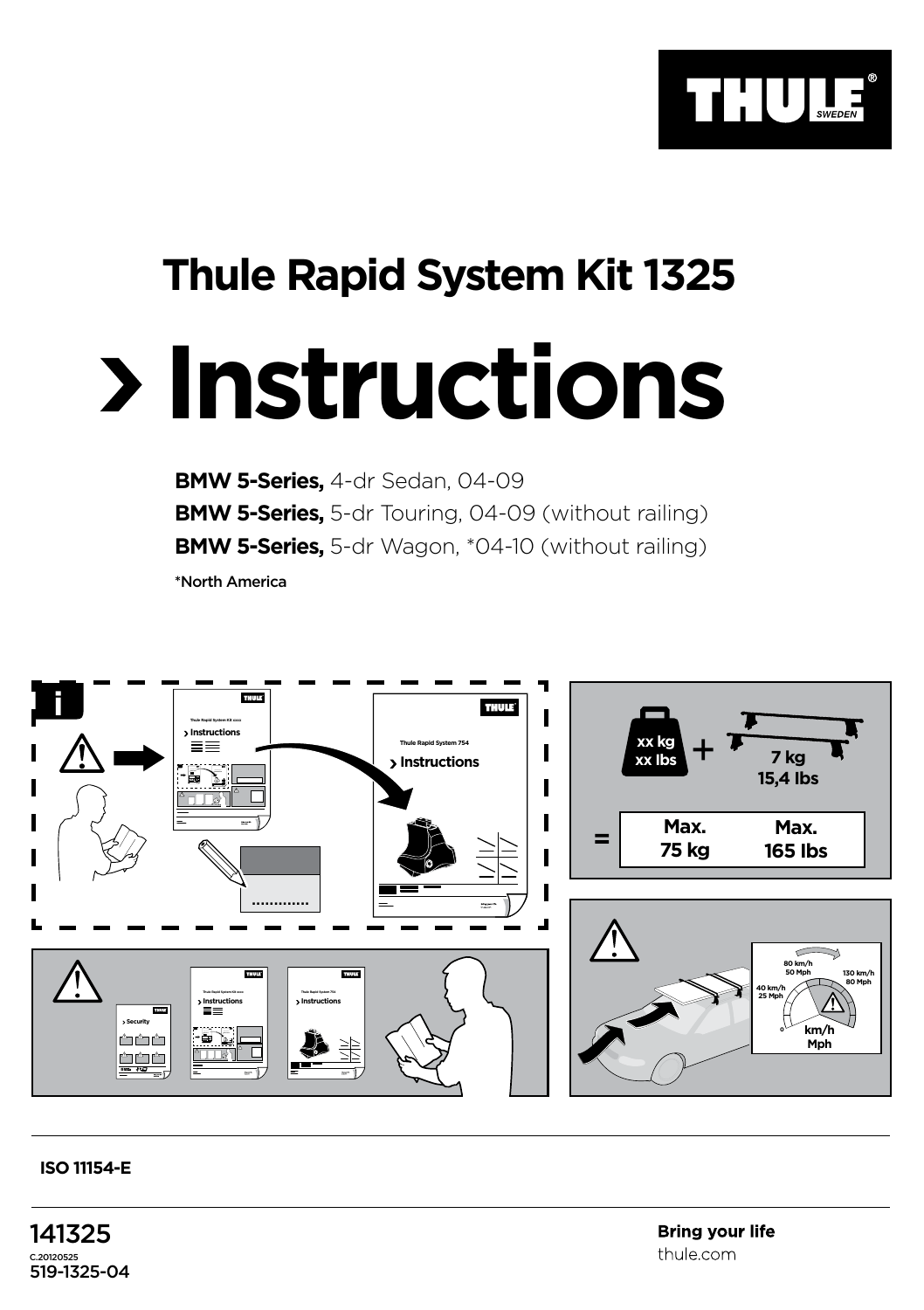

|                                                            | X (scale) | $X$ (mm) | $X$ (inch) |
|------------------------------------------------------------|-----------|----------|------------|
| <b>BMW 5-Series, 4-dr Sedan, 04-09</b>                     | 36,5      | 1016     | 40         |
| <b>BMW 5-Series,</b> 5-dr Touring, 04-09 (without railing) | 36,5      | 1016     | 40         |
| <b>BMW 5-Series,</b> 5-dr Wagon, *04-10 (without railing)  | 36,5      | 1016     | 40         |





|                                                            | $Y$ (scale) | Y(mm) | Y (inch)   |
|------------------------------------------------------------|-------------|-------|------------|
| <b>BMW 5-Series, 4-dr Sedan, 04-09</b>                     | 36          | 1011  | $39^{3}/.$ |
| <b>BMW 5-Series,</b> 5-dr Touring, 04-09 (without railing) | 34          | 991   | 39         |
| <b>BMW 5-Series,</b> 5-dr Wagon, *04-10 (without railing)  | 34          | 991   | 39         |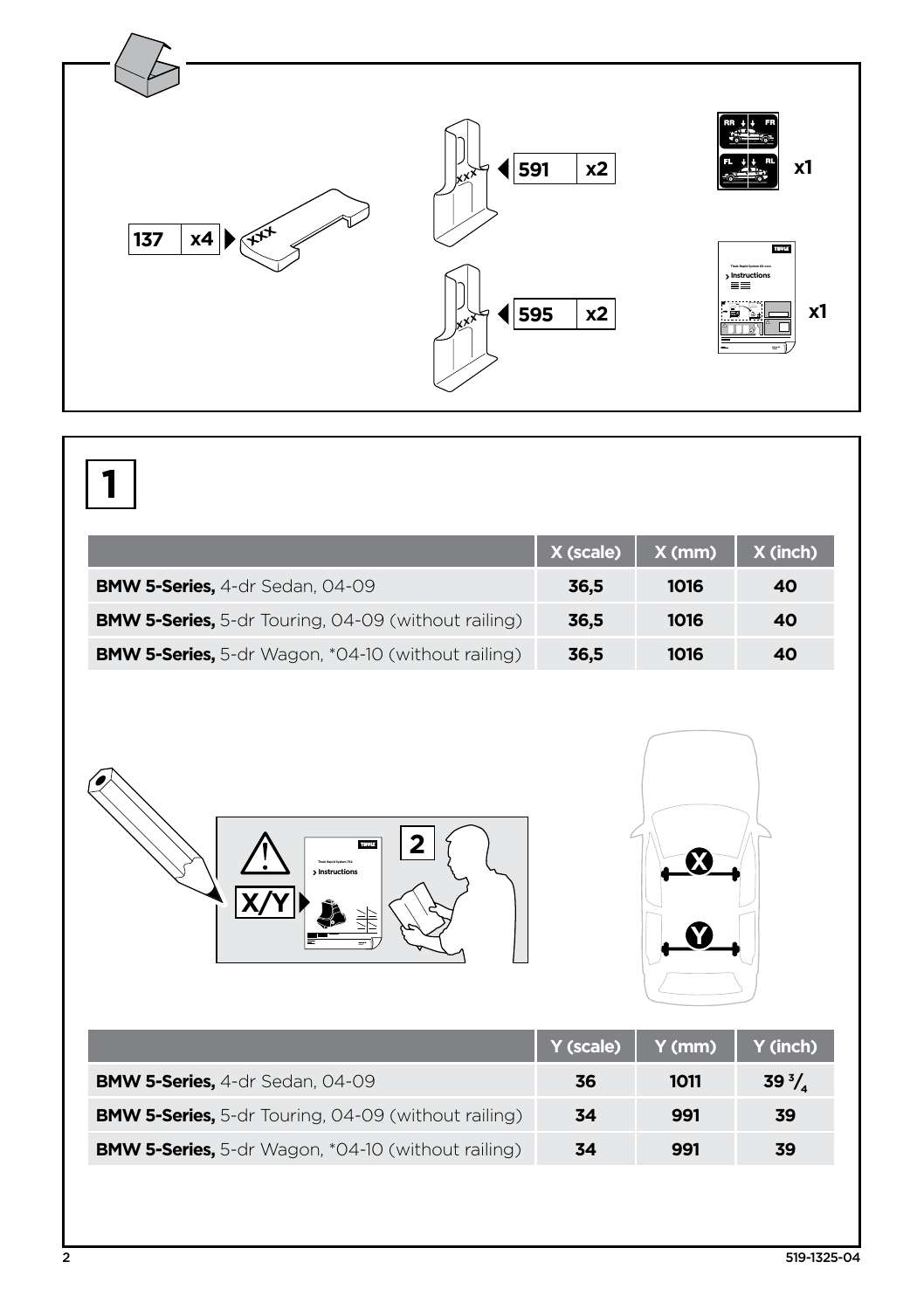**2**

**BMW 5-Series,** 4-dr Sedan, 04-09 **BMW 5-Series,** 5-dr Touring, 04-09 (without railing) **BMW 5-Series,** 5-dr Wagon, \*04-10 (without railing)